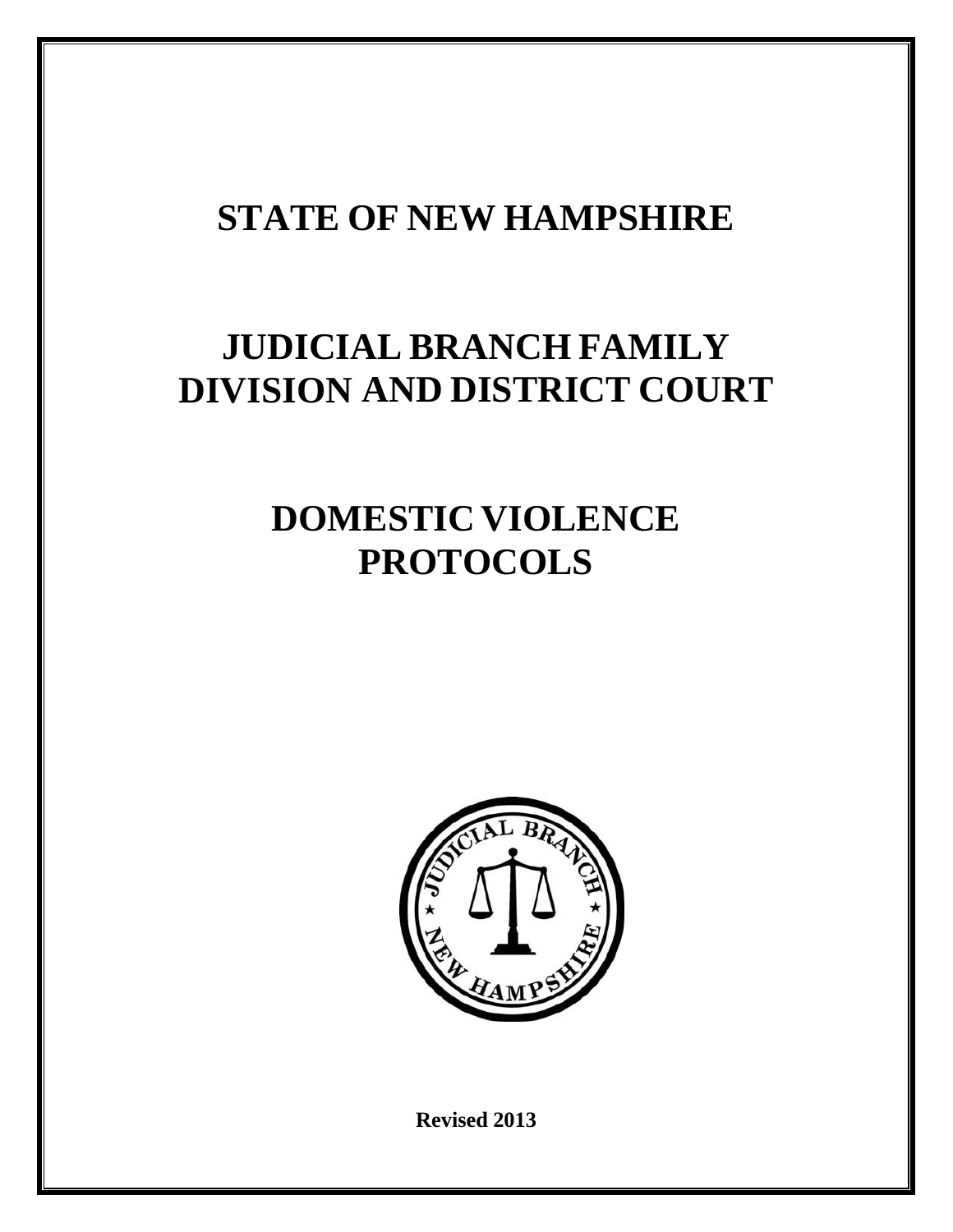## **INTRODUCTION AND ACKNOWLEDGMENTS**

This is the fourth iteration of the Domestic Violence Protocols. In 1994, the District Court first issued a comprehensive and far reaching protocol for handling domestic violence cases throughout New Hampshire. Spawned by the growing caseload and need for consistency in handling these cases, the protocol became the first comprehensive, multi- disciplinary set of guidelines for addressing domestic violence in New Hampshire. The protocols were revised again in 2002 and have been reprinted and distributed to hundreds upon hundreds of professionals throughout the State.

In the fourteen years that have transpired, RSA 173-B (our Protection of Persons from Domestic Violence statute) has changed significantly, as have federal laws regarding such issues as the interstate enforcement of protection orders. The New Hampshire Supreme Court has also begun to develop a body of case law on domestic violence and stalking. Annually, the District Courts and Family Division are now hearing approximately 8,000 requests for domestic violence protective orders and stalking cases.

Producing a manual such as this cannot happen without administrative assistance. We greatly appreciate the assistance of Judge Kelly's Office in Concord, and Marge Therrien of that office in particular.

Throughout this process we have sought to maintain the delicate balance of constitutional safeguards so fundamental to our system of justice, for in the end, it is this proper balance which is the hallmark of our system of government. These protocols, we hope, will be viewed and used by judicial officers and court personnel as a "best practices" manual. Any time the word judge is used, it may refer to a judge or marital master; we have used the term judge to refer to any judicial officer. We recognize that not every scenario could be contemplated, and that the facts of each individual case must guide the court through the decision making process. We hope the protocols will be helpful in understanding and applying the law. As always, the reader's comments and suggestions are most welcome.

Hon. Susan B. Carbon Attorney Elizabeth Paine

*Effective: May 2008*